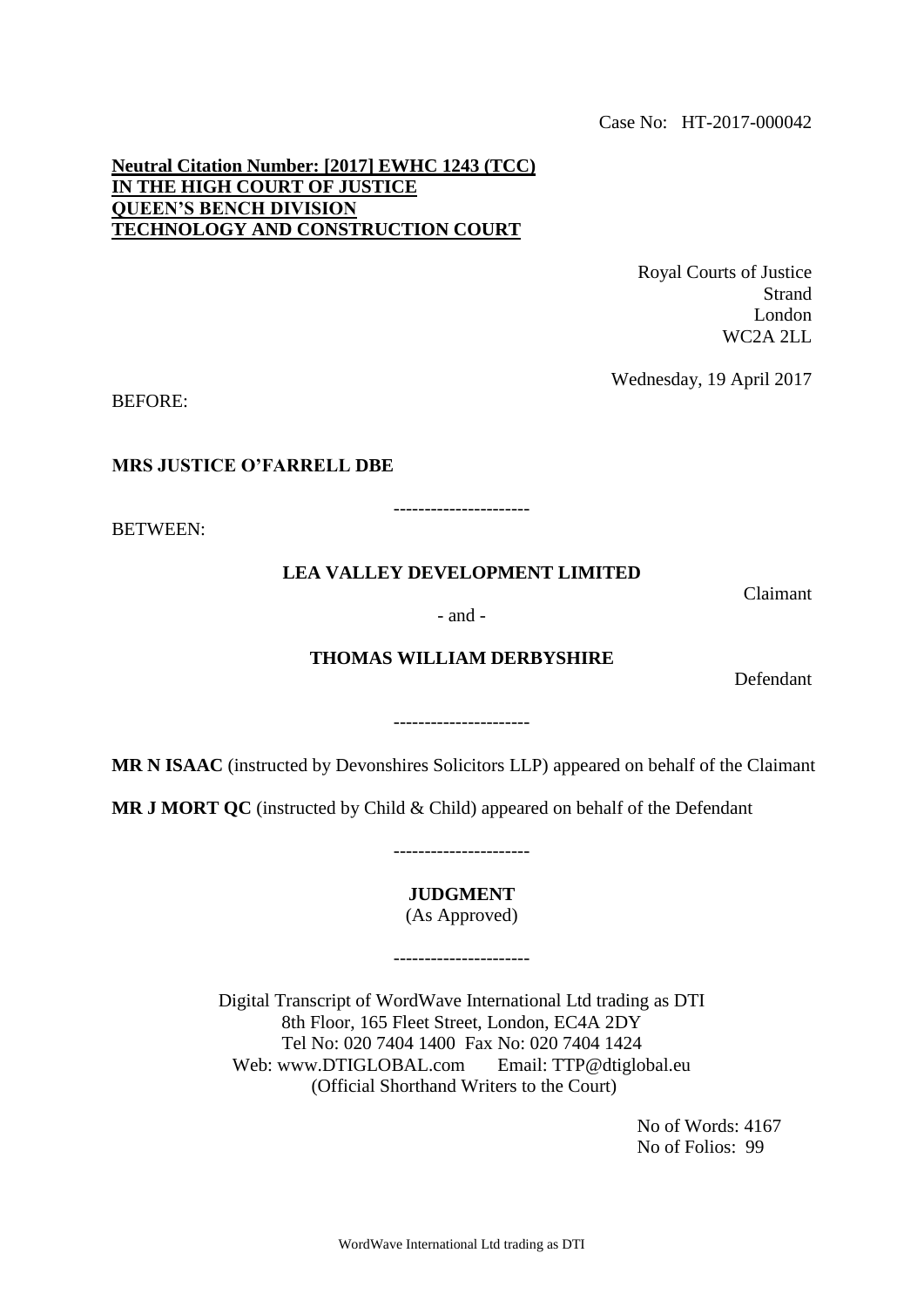## MRS JUSTICE O'FARRELL:

- 1. The claimant in this matter is a wholly owned subsidiary of Aldwyck Housing Group Limited, which is a not for profit social housing provider. The claimant is the freehold owner and registered proprietor of 26-30 Muswell Hill, London, N10 3TA. The defendant is the freehold owner and registered proprietor of the adjoining property at 32 Muswell Hill, a detached Edwardian house converted into six flats, which at various times have been let out to tenants.
- 2. On 18 November 2014, the claimant entered into a JCT Design and Build contract with Kind & Company Limited, for site clearance and the design and construction of 12 apartments and associated external works and drainage at 26 to 30 Muswell Hill. The works include notifiable excavation works under s.6 of the Party Wall etc Act 1996 (hereafter referred to as the Act). Consequently the claimant as building owner was required to give notice and obtain an award authorising the excavation works that were in close proximity to the adjoining property owned by the defendant.
- 3. On 19 December 2014 a party wall award was made and there have been subsequent awards since then dealing with various aspects of compensation. Following notification under s.6 of the Act the claimant appointed its surveyor, Mr John Chick of J P Chick & Partners Limited, and the defendant appointed its surveyor, Mr Ian Martin of Martin Surveying Associates. A third surveyor was appointed in accordance with the Act, namely Mr Alastair Redler of Delva Patman Redler LLP.
- 4. The initial party wall award was issued on 19 December 2014. That award provided that if the works were undertaken by the building owner, as authorised, the conditions set out at s.4 of the award were applicable, including at (d) that if the claimant undertakes the works it shall:

"Make good all structural or decorative damage to the adjoining owner's property occasioned by the works, including underpinning the adjoining owner's property if required in material to match the existing fabric and finishes to the reasonable satisfaction of the building site owner's surveyor and the adjoining owner's surveyor. Such making good to be executed upon completion of the works or at any earlier time deemed appropriate by the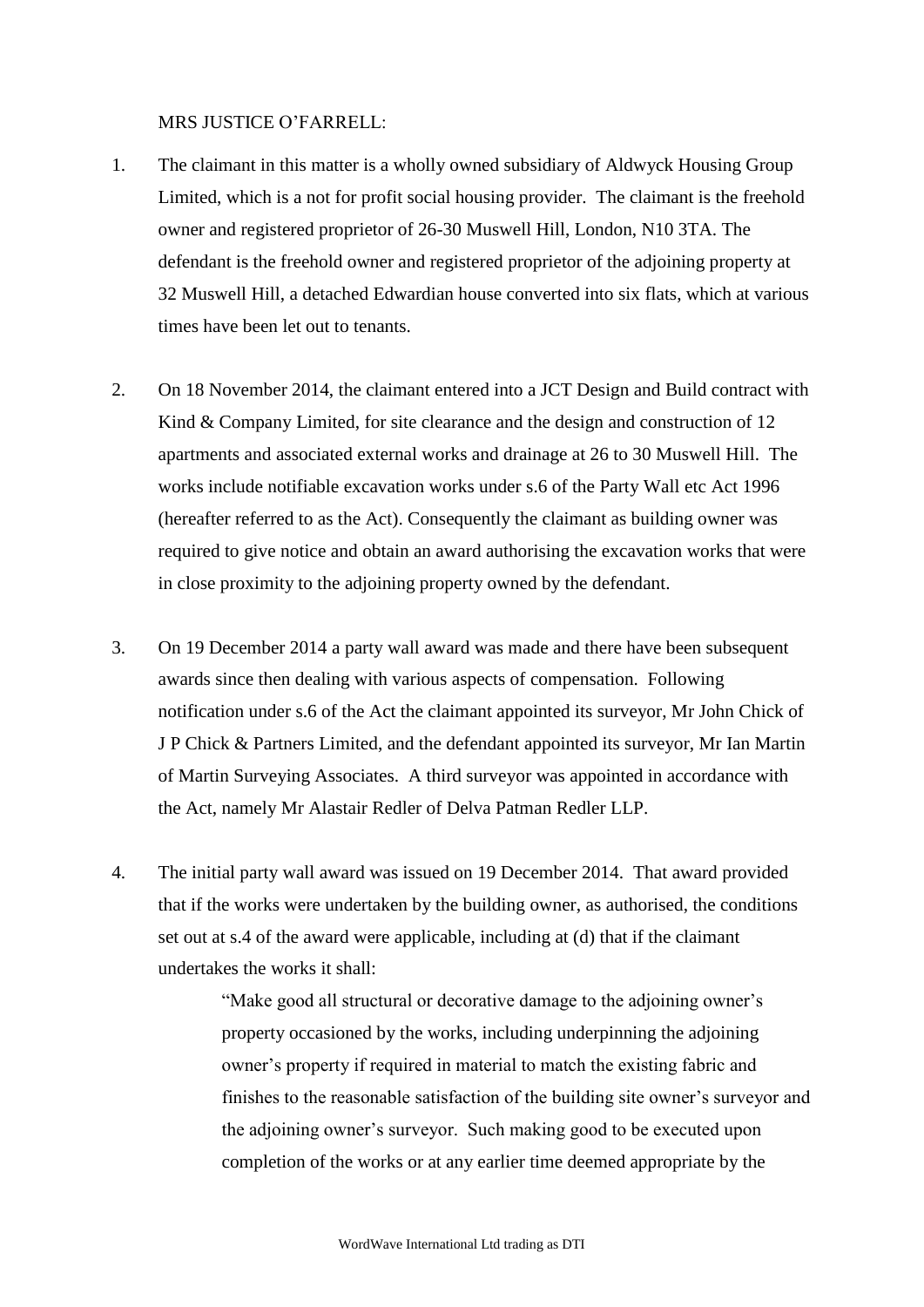agreed surveyor and the adjoining owner's surveyor. If so required by the adjoining owner, i.e. the defendant, make payment in lieu of carrying out the works to make the damage good, such sums to be determined by the agreed surveyor."

At  $4(e)$  there was also a requirement that if the works were undertaken the building owner shall:

> "Indemnify the adjoining owner and tenants in respect of injury to or loss of life of any person or damage to property caused or in consequence of the execution of the works and the costs of making any justified claims."

5. Section 7(2) of the Act provides that:

"(2) The building owner (i.e. the claimant in this case) shall compensate any adjoining owner (that is the defendant in this case) and any adjoining occupier for any loss or damage which may result to any of them by reason of any work executed in pursuance of this Act."

- 6. Unfortunately, shortly after the commencement of the works by the claimant it became clear that severe damage was being caused by those works to the defendant's property and by the late summer/early autumn of 2015 the damage to the property was so severe that the tenants had to vacate it in order to ensure their safety. In or around August 2016 it was agreed in principle between Mr Chick, the claimant's surveyor, and Mr Martin, the defendant's surveyor, that the property had been so damaged by the works, in particular the notifiable excavation works on the site, that it could not be economically repaired and must therefore be demolished and rebuilt. As I understand it, this is the course which the defendant proposes to adopt i.e. it is common ground between the parties that the current building at number 32 Muswell Hill must be demolished and completely rebuilt.
- 7. Between 30 November 2015 and 25 January 2017, four compensation awards have been made by the surveyors appointed by the parties under the terms of the Act,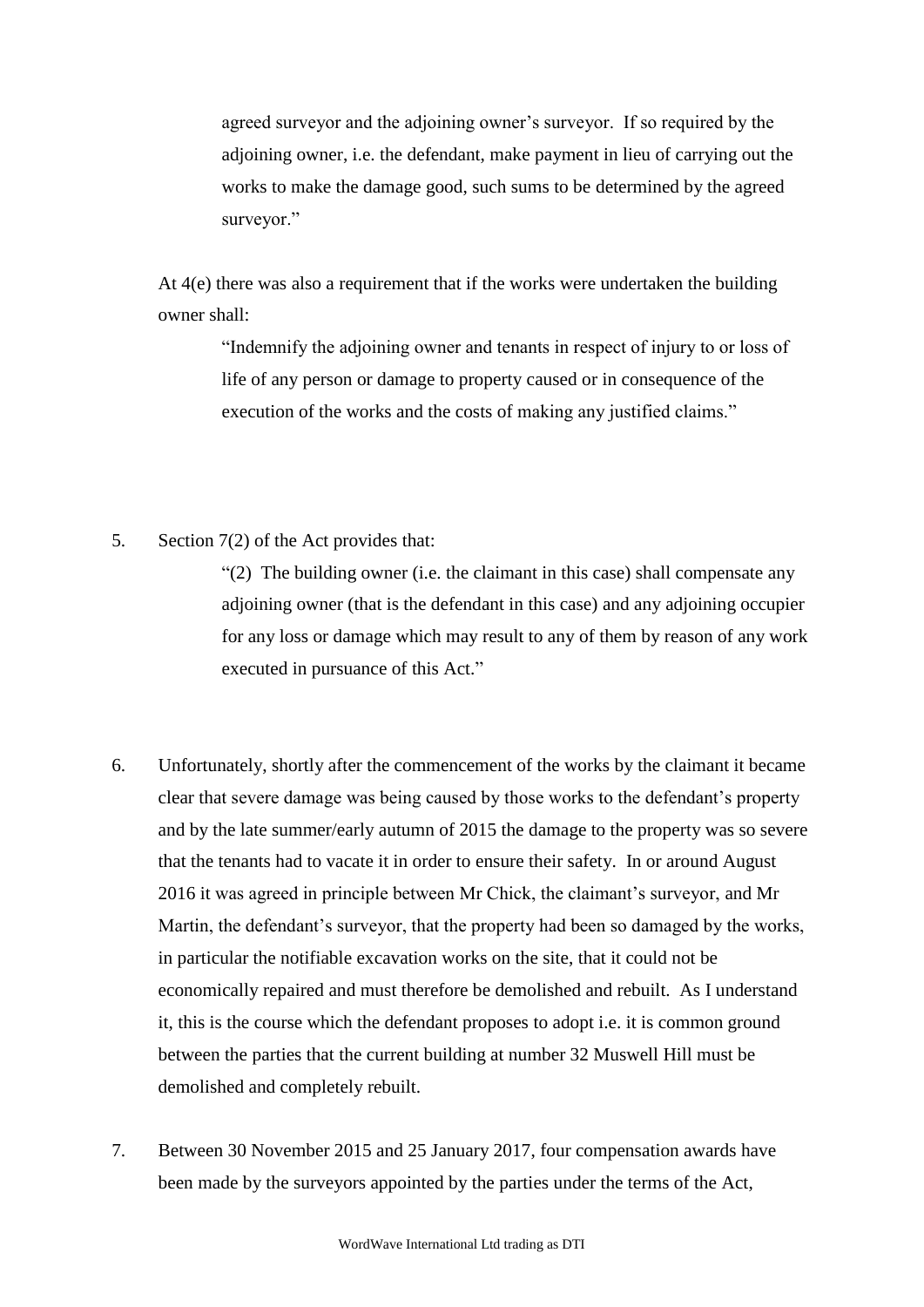awarding sums in respect of loss of rent and fees to be paid by the claimant to the defendant, namely:

- (i) on 30 November 2015 payment of  $£84,717.28;$
- (ii) on 5 May 2016 payment of £48,798.60;
- (iii) on 21 September 2016 payment of £37,172.74 and
- (iv) on 25 January 2017 payment of £42,272.28.
- 8. The current dispute has arisen between the parties in respect of the much more significant costs involved in demolishing and rebuilding of the property and the basis on which any compensation should be assessed under the Act.
- 9. The claimant instructed a quantity surveyor at Arcadis LLP to provide an estimate for the costs of demolishing and rebuilding the property, set out in a report in which Arcadis estimated that those costs would be some £1,051,574.55. The defendant appointed their own quantity surveyor at Halsted Associates and a report dated 8 December 2016 was produced in which the cost estimate for demolishing and rebuilding the property was given as some £1.952 million.
	- 10. In November 2016 the claimant also commissioned a valuation report from Anthony Ford of Cluttons LLP. The report was produced on 21 January 2107 and assesses the diminution in the freehold value of the property attributable to the damage caused by the works i.e. an alternative basis of valuation in respect of the loss suffered by the defendant. That report has estimated that the diminution in value attributable to the works carried out by the claimant is between £488,000 and £1 million.
	- 11. In summary, the claimant's position is that in the circumstances of this case and for the purposes of s.7(2) of the Act, the correct measure of compensation in respect of the damage suffered by the defendant is by reference to the diminution in value of the property, that is between £488,000 and £1 million. The defendant's position is that the correct measure of compensation is by reference to the cost of demolishing and rebuilding the property, which on its case is some £1.952 million.
	- 12. The matters that are currently before the court are threefold: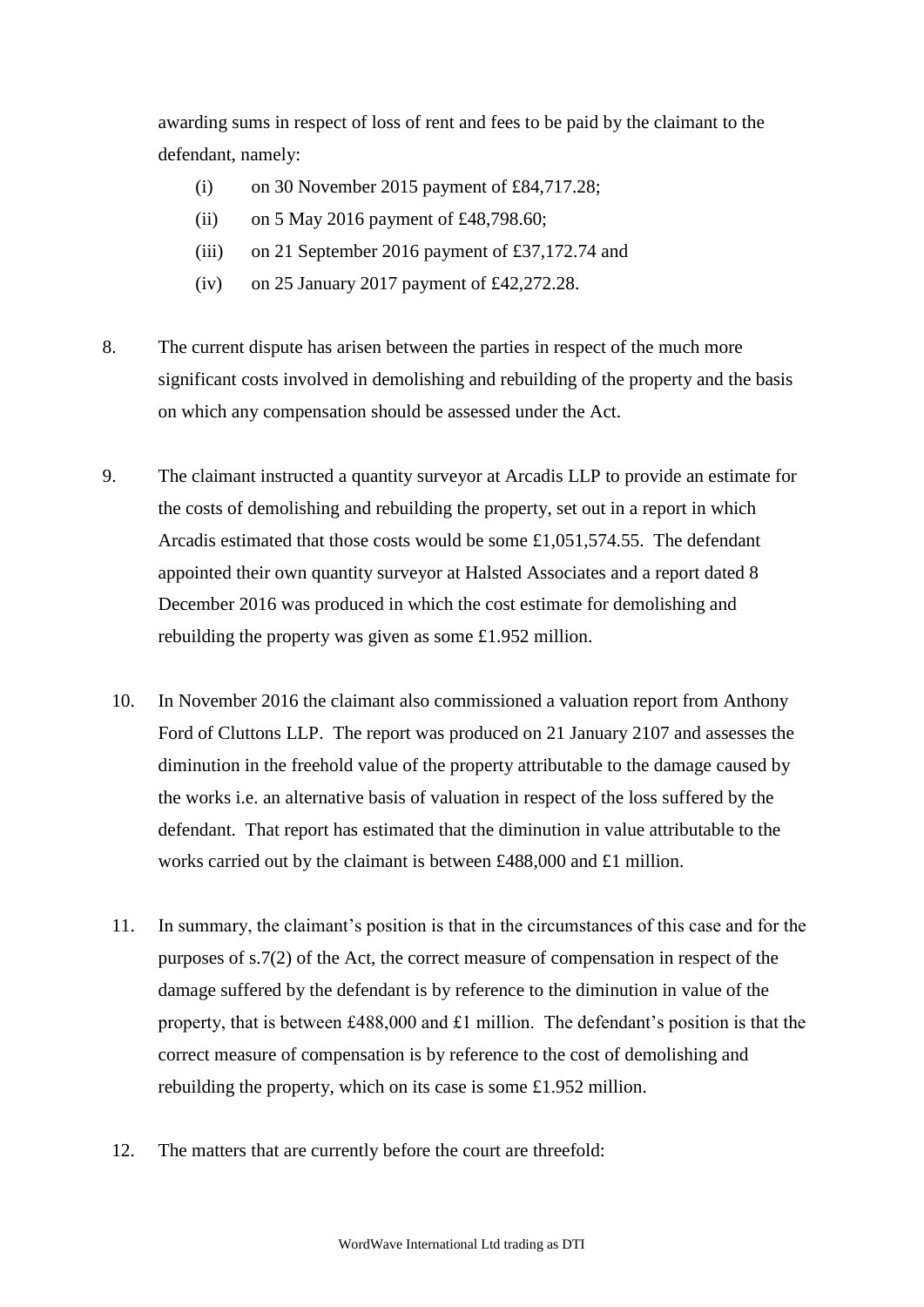- (i) first of all the defendant's application for an extension of time, if so needed, for filing its acknowledgement of service;
- (ii) secondly, the defendant's application for a declaration that the court lacks jurisdiction or in the alternative, if it has jurisdiction, should stay the claimant's current claim pending a determination by the surveyors of the outstanding issues in relation to compensation; and
- (iii) thirdly, the claimant's application for expedition of its claim.
- 13. The Part 8 claim in question was issued by the claimant on 20 February 2017 seeking declaratory relief from the court in the following terms, namely:
	- (1) a declaration that in the circumstances of this case the claimant's obligation to pay compensation to the defendant should be calculated by reference to the diminution in value of the property; alternatively;
	- (2) a declaration as to what in the circumstances of this case the proper measure of compensation should be.
- 14. Dealing firstly with the issue as to whether or not any extension of time is needed or should be granted in relation to the acknowledgement of service, the relevant facts can be cited fairly shortly. On 21 February 2017 the claimant served or rather sent the Part 8 claim to solicitors acting for the defendant. On the same day the defendant's solicitor responded by email in the following terms:

"Thank you for your email below and I confirm the documents are safely received. I will look at them in detail, but there are two points which I should immediately make:

(1) I will take my client's instructions as to whether I am authorised formally to accept service of proceedings…

(3), if the application for an expedited hearing proceeds we will apply for a stay pending resolution of the issues by the third surveyor."

15. On 24 February 2017 a further email was sent by the defendant's solicitor stating: "This is just to confirm that I am authorised to accept service."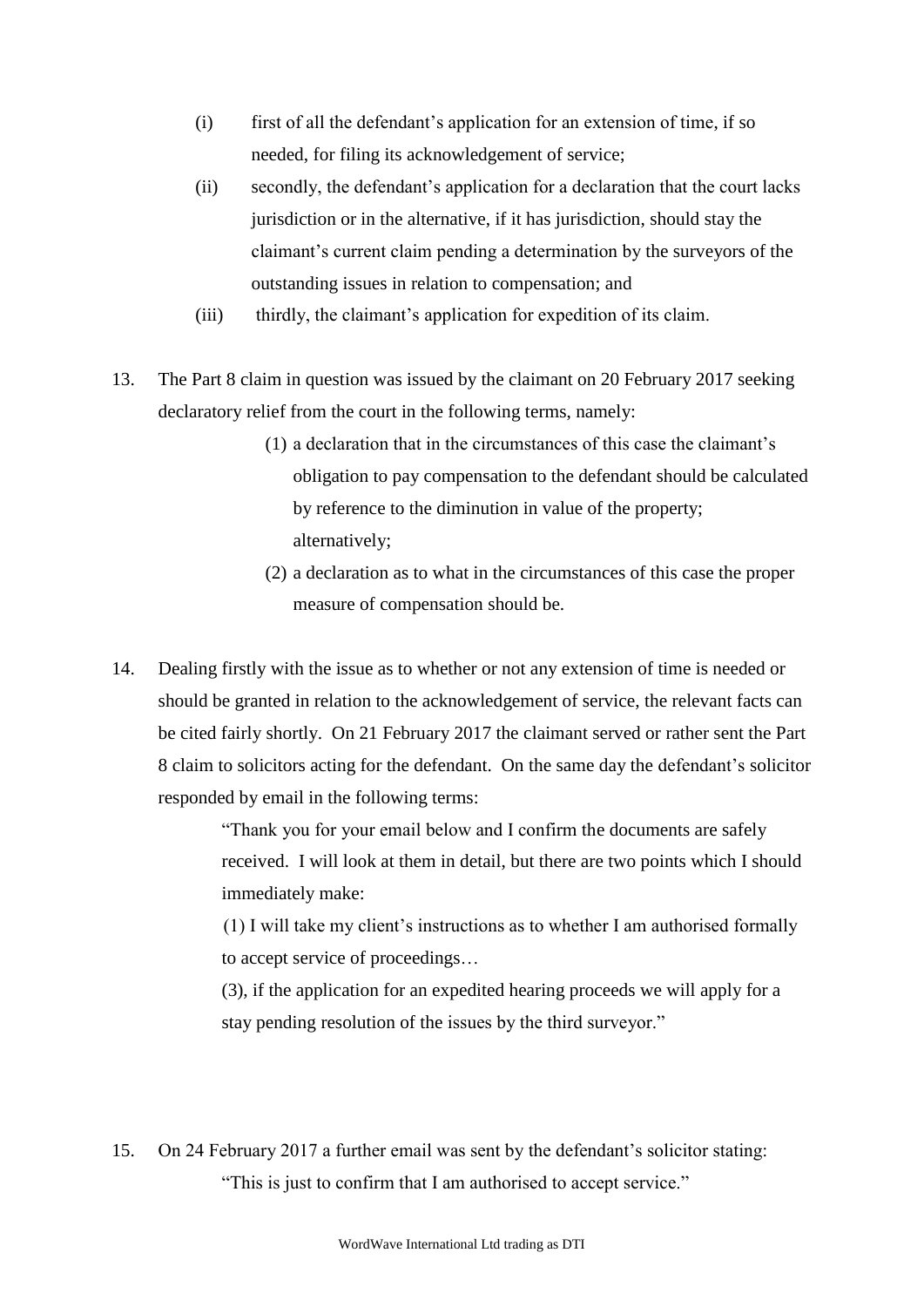It is common ground that no further copy of the Part 8 claim was served on the defendant. Assuming therefore that there was good service by reference to the second response of the defendant's solicitors the defendant should have filed an acknowledgement of service not more than 14 days after service of the claim i.e. by 10 March 2017. In fact the acknowledgement of service was not served until 21 March 2017 when the defendant formally gave notice that it wished to challenge jurisdiction in relation to the claim.

- 16. It seems to me that this is a technical dispute without any substance. It is quite clear that as from 21 February 2017 the defendant and its solicitors were aware that the Part 8 claim had been issued. They had received a copy of it and the two emails, properly construed, simply notify the claimants that having considered the matter with the defendant, the defendant's solicitors confirmed that they were authorised to accept service. I accept that there is a degree of ambiguity in that it could be they were authorised as from 24 February or it could be interpreted as them confirming that they were in fact authorised as from 21 February. However, nothing turns upon it, because it was also clearly the case that as at 21 February the claimant could be in no doubt that if and insofar as the defendant's solicitors did have authorisation to accept proceedings, there would be an application for a stay. There was a reference to advice having been obtained from counsel as to whether or not the statement of facts could be agreed and whether or not the claimant's proposed course of action was appropriate. But what was clear was that the Part 8 claim was going to be disputed and that there would be a stay application made by the defendant pending resolution of the issues by the further surveyor, which is what in due course occurred.
- 17. If I had to analyse it in technical terms, there was an effective service by the claimant's solicitors on the defendant's solicitors on 21 February, as the defendant's solicitors confirmed that they had the appropriate authorisation by their email of 24 February and did not at that stage request the claimant to re-effect service. No useful purpose would have been served by re-service of the Part 8 claim. Both sides were well aware of what the claim was and on the basis on which it would be disputed.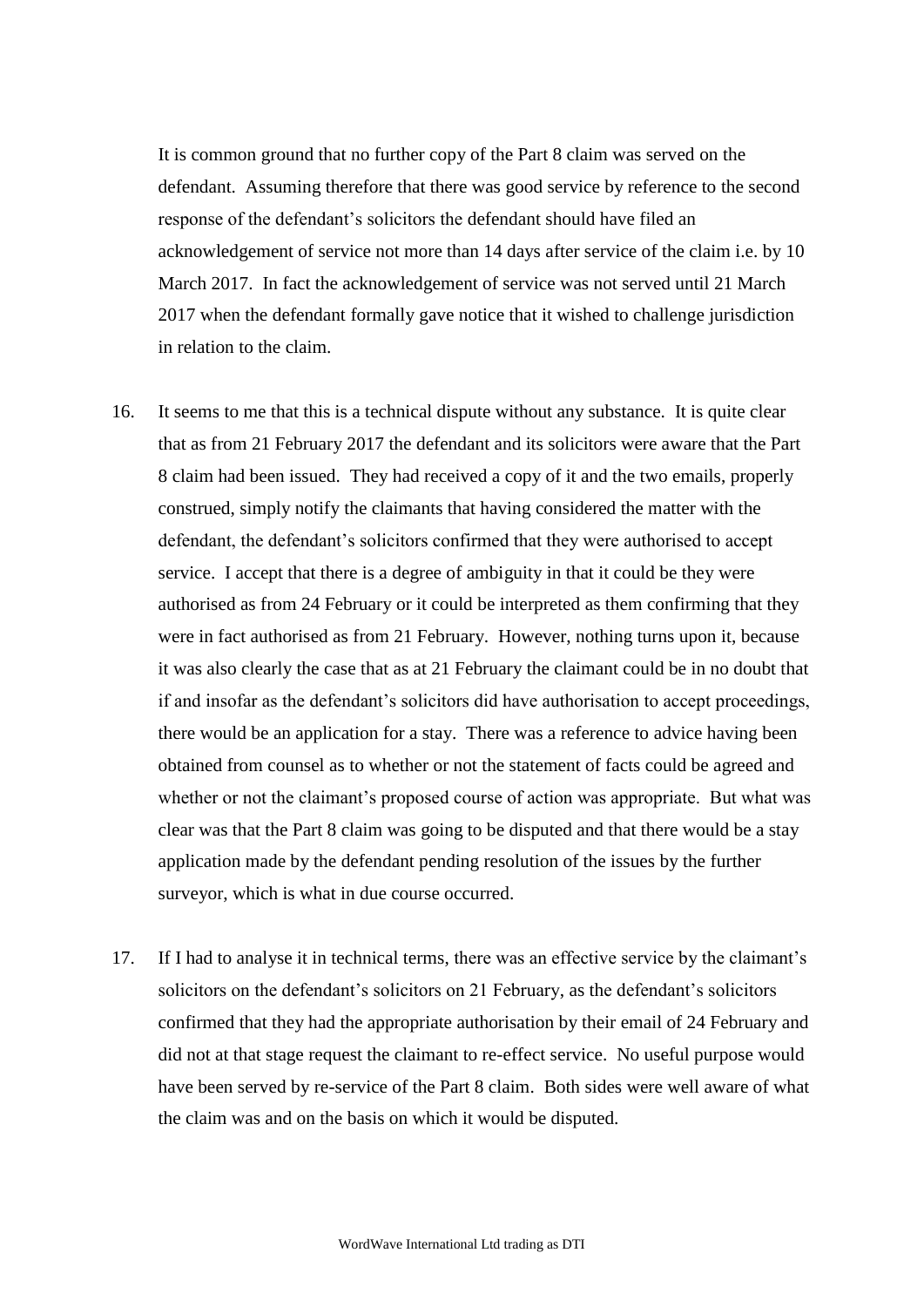- 18. I then turn to whether or not, the acknowledgement of service being late, the court should grant relief from sanction. I have no doubt that relief from sanction should be granted in this case. The applicable principles are set out in the Court of Appeal in Denton v. White [2014] EWCA Civ 906 and in the White Book at paragraphs 3.9.3 onwards. The breach in this case is not a serious breach, it is at best a technical breach. Both parties were aware of the application, aware of the service and aware that it would be disputed. There appears to have been a lack of communication between the solicitors, which would have clarified whether or not re-service was expected by the defendant's solicitors following their email of 24 February or not. However, there has been no prejudice to the claimants. They were at all times aware that the defendant intended to take a jurisdictional challenge and seek a stay, as they have done today. It is clearly a case in which the court should grant relief from sanctions and I so do. I do not consider that this is a case where either party should obtain the costs of that application from the other, so I make no order as to costs in relation to the application for an extension of time.
- 19. I now turn to consider the more substantial issue, which is the defendant's challenge to jurisdiction and/or its application for a stay. The defendant's position is that the court has no jurisdiction to determine the basis on which damages or compensation should be valued, because that is a matter that is left to the surveyors in accordance with the terms of the Act. Even if the court does have jurisdiction it should not exercise jurisdiction in this case but should stay the proceedings so as to leave the matter to the surveyors.
- 20. The claimant's position is that the court does have an inherent jurisdiction to determine the issue of law or construction that has been framed in this case and the court's determination would not trespass on the party wall activities of the surveyors. It is not excluded by the Act and it would assist in the resolution of the dispute between the parties as to the appropriate basis on which compensation should be assessed.
- 21. In relation to jurisdiction I start by turning to the terms of the Act itself. Section 10 provides for the resolution of disputes. Section 10(1) states that: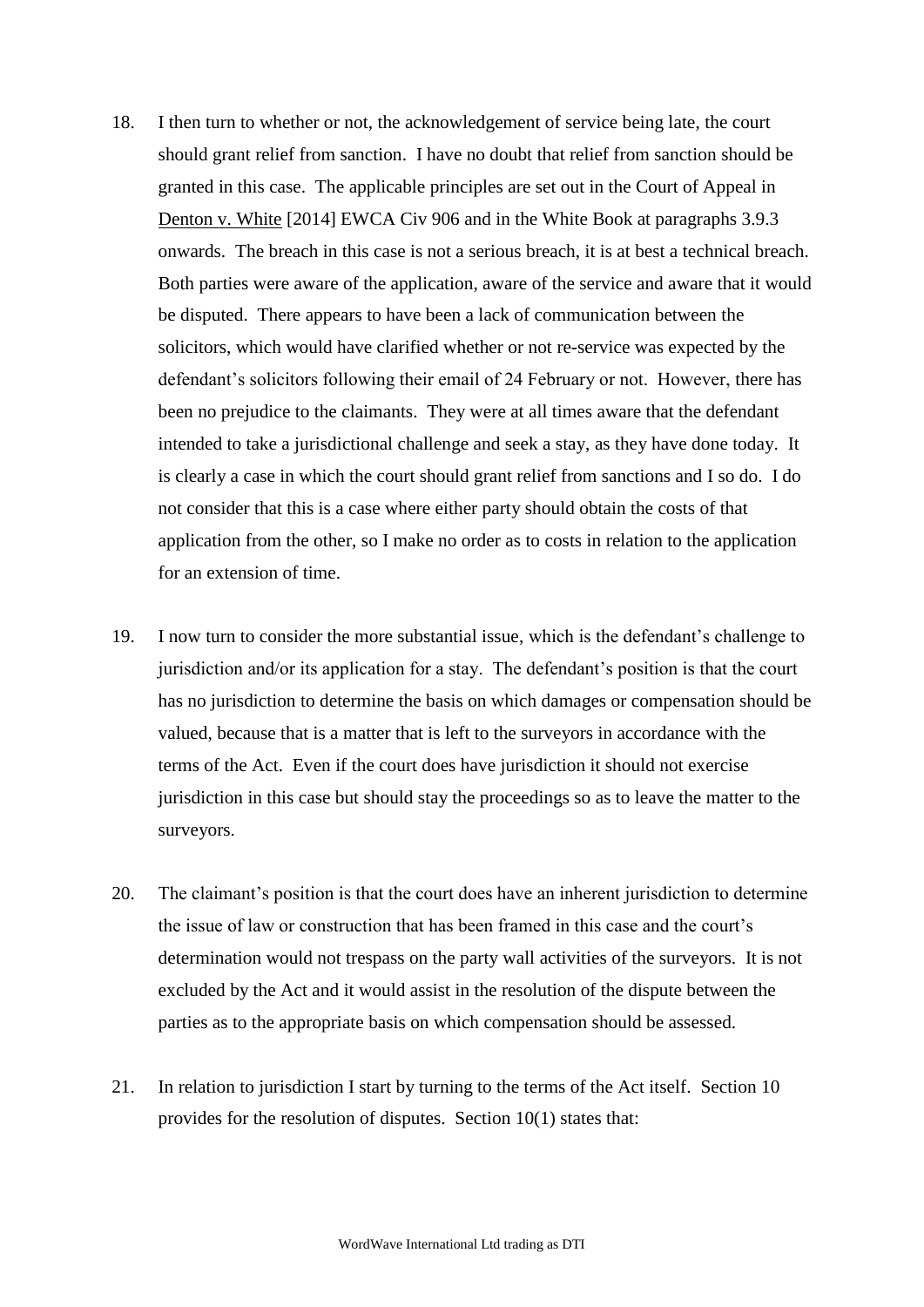"(1) Where a dispute arises or is deemed to have arisen between a building owner and an adjoining owner in respect of any matter connected with any work to which this Act relates either-

(a) both parties shall concur in the appointment of one surveyor (in this section referred to as an "agreed surveyor"); or (b) each party shall appoint a surveyor and the two surveyors so appointed shall forthwith select a third surveyor (all of whom are in this section referred to as "the three surveyors")."

In this case s.10(1)(b) was adopted, namely each party appointed its own surveyor and those two surveyors appointed a third.

### 22. Section 10(10) provides:

"The agreed surveyor or as the case may be the three surveyors or any two of them shall settle by award any matter—

- (a) which is connected with any work to which this Act relates, and
- (b) which is in dispute between the building owner and the adjoining owner."

## 23. Sub-section (11) provides:

"Either of the parties or either of the surveyors appointed by the parties may call upon the third surveyor selected in pursuance of this section to determine the disputed matters and he shall make the necessary award."

24. Sub-section (12) provides that:

"An award may determine-

- (a) the right to execute any work;
- (b) the time and manner of executing any work; and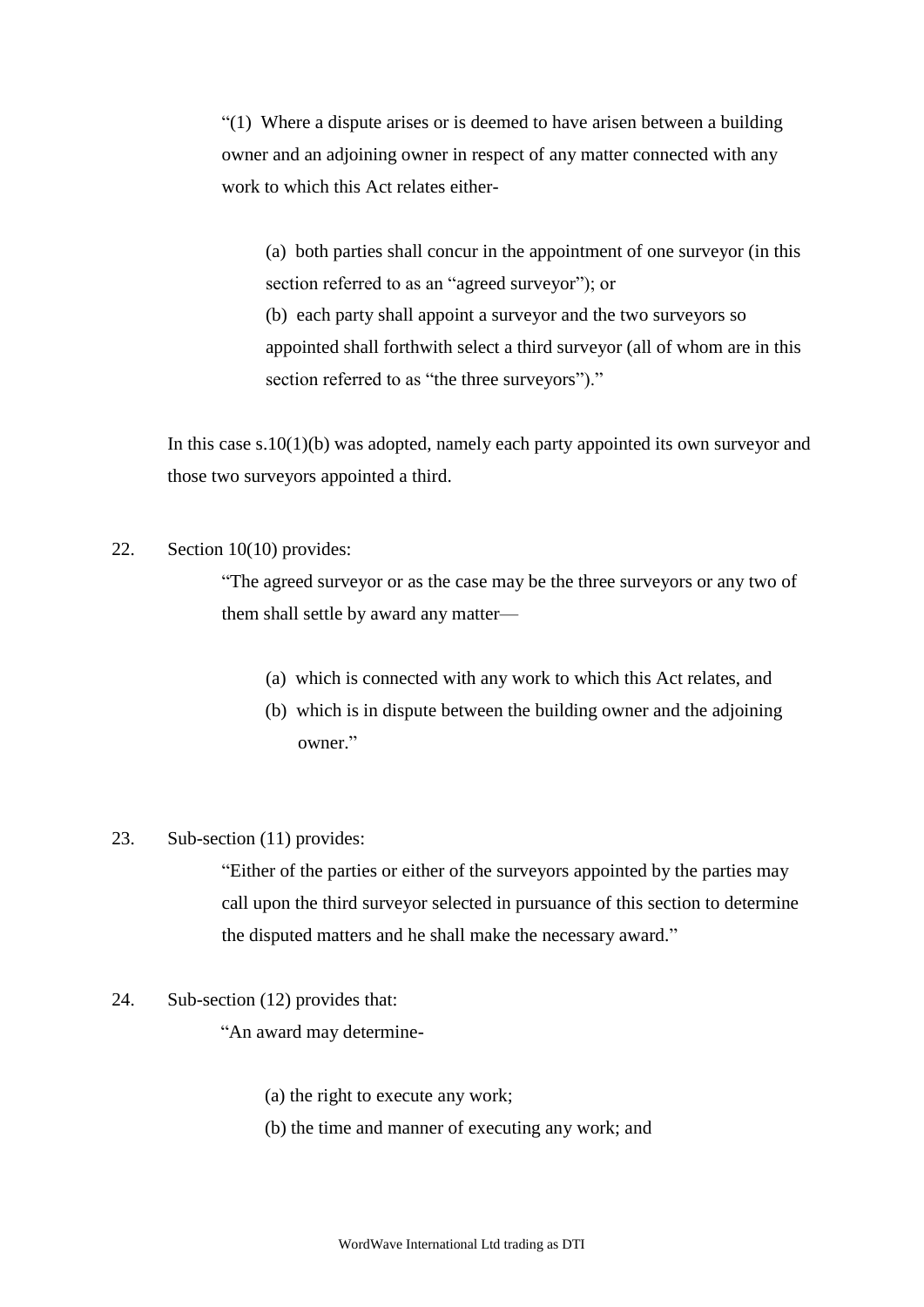(c) any other matter arising out of or incidental to the dispute including the costs of making the award."

25. Sub-section (16) provides that:

"The award shall be conclusive and shall not except as provided by this section be questioned in any court."

26. Sub-section (17) provides:

"Either of the parties to the dispute may, within the period of fourteen days beginning with the day on which an award made under this section is served on him, appeal to the county court against the award and the county court may-

(a) rescind the award or modify it in such manner as the court thinks fit; and

(b) make such order as to costs as the court thinks fit."

- 27. Therefore, the scheme of the Act is that where there is, as in this case, any dispute as to the works proposed to be carried out on or near to a boundary, following notice issued by the claimant in the absence of consent by the defendant, a dispute is deemed to have arisen. Section 10 provides that such a dispute shall be settled by an award made by two of the surveyors or in the event that they cannot reach agreement, the third surveyor.
- 28. The Act provides a comprehensive code by which any disputes in relation party wall matters can be determined without recourse to the courts. Sub-section (12) of s.10 is in very wide terms. It enables the surveyors not only to determine the works that may be carried out and the manner in which they may be carried out, but also any other matter arising out of or incidental to the dispute and I think it is common ground between the parties that that includes the power to award the appropriate compensation in accordance with s.7.
- 29. It is clear that the award is to be conclusive, subject to a right of appeal. The rights of appeal are in very broad terms and entitle the parties to a complete re-hearing on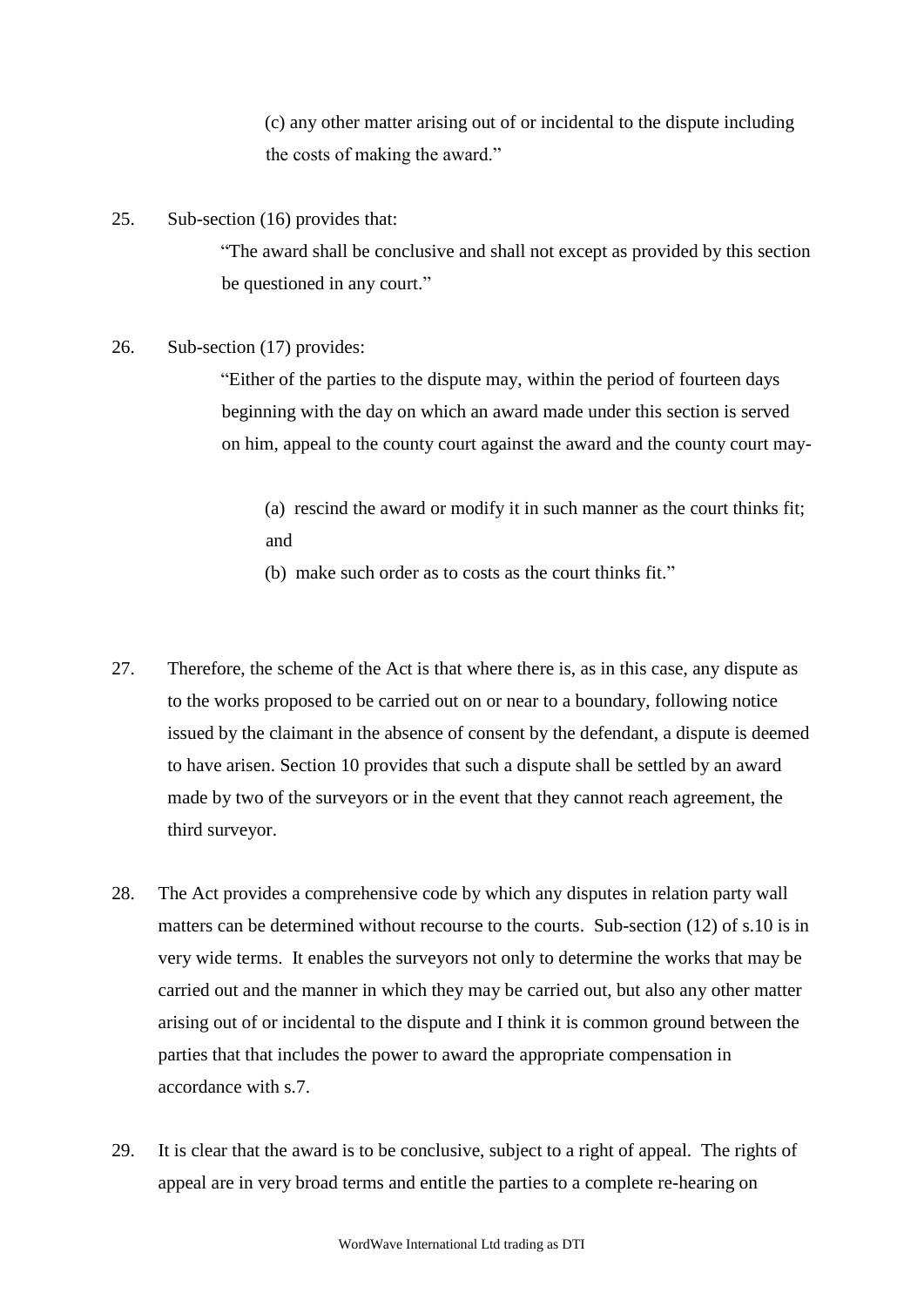appeal. The court has power to rescind the award or modify the award in such manner as the court thinks fit i.e. it is not limited to challenges based on errors of law or a want of jurisdiction.

- 30. The court has an inherent jurisdiction to provide declaratory relief under s.19 of the Senior Courts Act 1981 and as set out in CPR 40.20. Mr. Mort's submission is that because the Party Wall Act provides for a complete code for resolving disputes between the parties, that acts as an ouster of the court's jurisdiction in respect of any matter that can be determined under s.10, subject only to any appeal under s.10(17). In my judgment Mr Isaac is correct that for the inherent jurisdiction of the court to be ousted would require very clear wording but such wording does not appear in s.10 of the Act. Although it is clear that the intention is that this Act will enable the parties to have their disputes resolved without recourse to the courts, it does not go so far as to exclude the power of the court in appropriate circumstances to grant such relief as may be appropriate on the facts of any particular case. By way of contrast, section 1 of the Arbitration Act 1996 expressly precludes the court from interfering with an arbitration agreement save in defined circumstances and makes provision for any proceedings to be stayed pending arbitration on the application of one of the parties.
- 31. In this case there is no such prohibition on the court participating in determining any dispute and the very wide powers of appeal indicate that this was not a matter in which Parliament felt the need to exclude the court's power to grant relief in appropriate circumstances. Therefore, although there is no direct authority on this case, it seems to me that on a correct construction of the Act it does not exclude the inherent jurisdiction of the court to grant declaratory relief.
- 32. I then turn to the issue as to whether or not the court should exercise its inherent jurisdiction in this case or whether it would be more appropriate to stay the proceedings pending determination by the surveyors of the outstanding matters in relation to the party wall dispute. I start by looking at the award that was issued on 19 December 2014. This award is in fairly clear and straightforward terms. It provides that if the claimant undertakes the works it shall make good all structural or decorative damage to the adjoining owner's property occasioned by the works including underpinning, if required, and in material to match the existing fabric and finishes, to the reasonable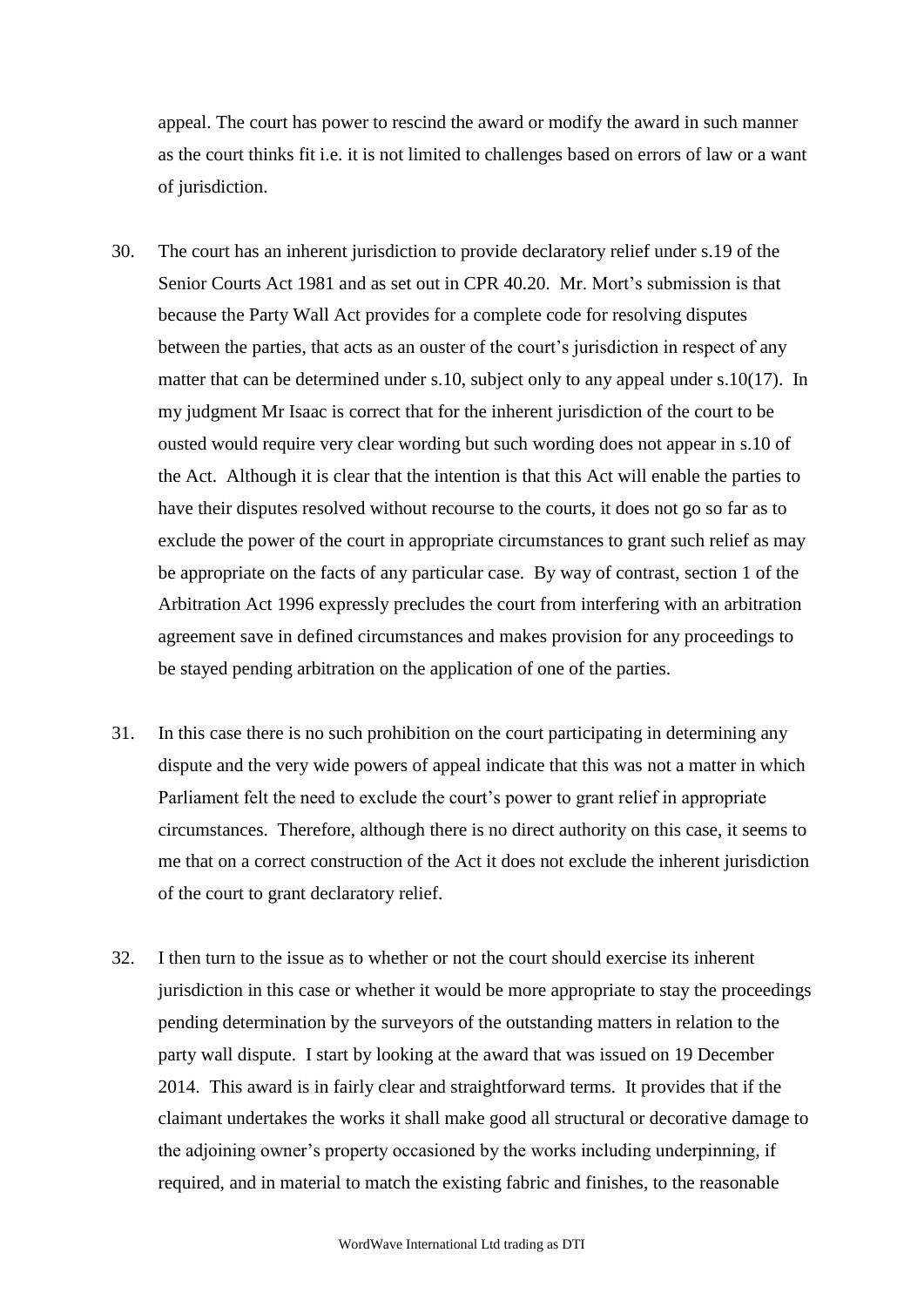satisfaction of the surveyors appointed by the parties, and that making good should be executed on completion or at any time deemed appropriate by the surveyors. The option of making payment in lieu of carrying out the works is one that can be exercised at the discretion of the defendant and is not something that can be imposed on the defendant. That award is final and conclusive in accordance with s.10(16) no appeal having been started by either party to overturn or modify the terms of that award.

- 33. The issue that the claimant is asking the court to determine is one that is narrow in compass and one that ought to be capable of determination by the court after a relatively short hearing. It is to determine whether, in the circumstances of this case, which must take into account the terms of the first party wall award, the claimant's obligation to pay compensation should be calculated by reference to diminution in value or the cost of reinstatement. Given the agreement on the key facts, that question is one of law and interpretation of the first party wall award and s.7(2) of the Act. It does not require determination by the court of any extensive factual or expert issues.
- 34. I accept Mr Mort's submission that there may be issues that arise as to the basis on which any compensation should be valued, whether by reference to cost of reinstatement or diminution in value. That may need some further investigation into the costs assessed by the experts, including some investigation as to what is practicable on this site and what planning permission might or might not be sought and obtained. However, the essential issue, namely the appropriate basis of compensation, does not need a detailed investigation of those points, it simply needs the court to determine the point by reference to common law precedent, s.7(2) and the wording of the first party wall award.
- 35. If that issue were to be determined, it would not be trespassing on the role of the surveyors under the Act, it would simply be identifying the appropriate test that the surveyors should adopt when making their assessment. The court would not be determining the dispute as to the amount of compensation, it would simply be determining the appropriate interpretation of the law, the Award and the Act so as to enable the surveyors to move forward and settle the further award.